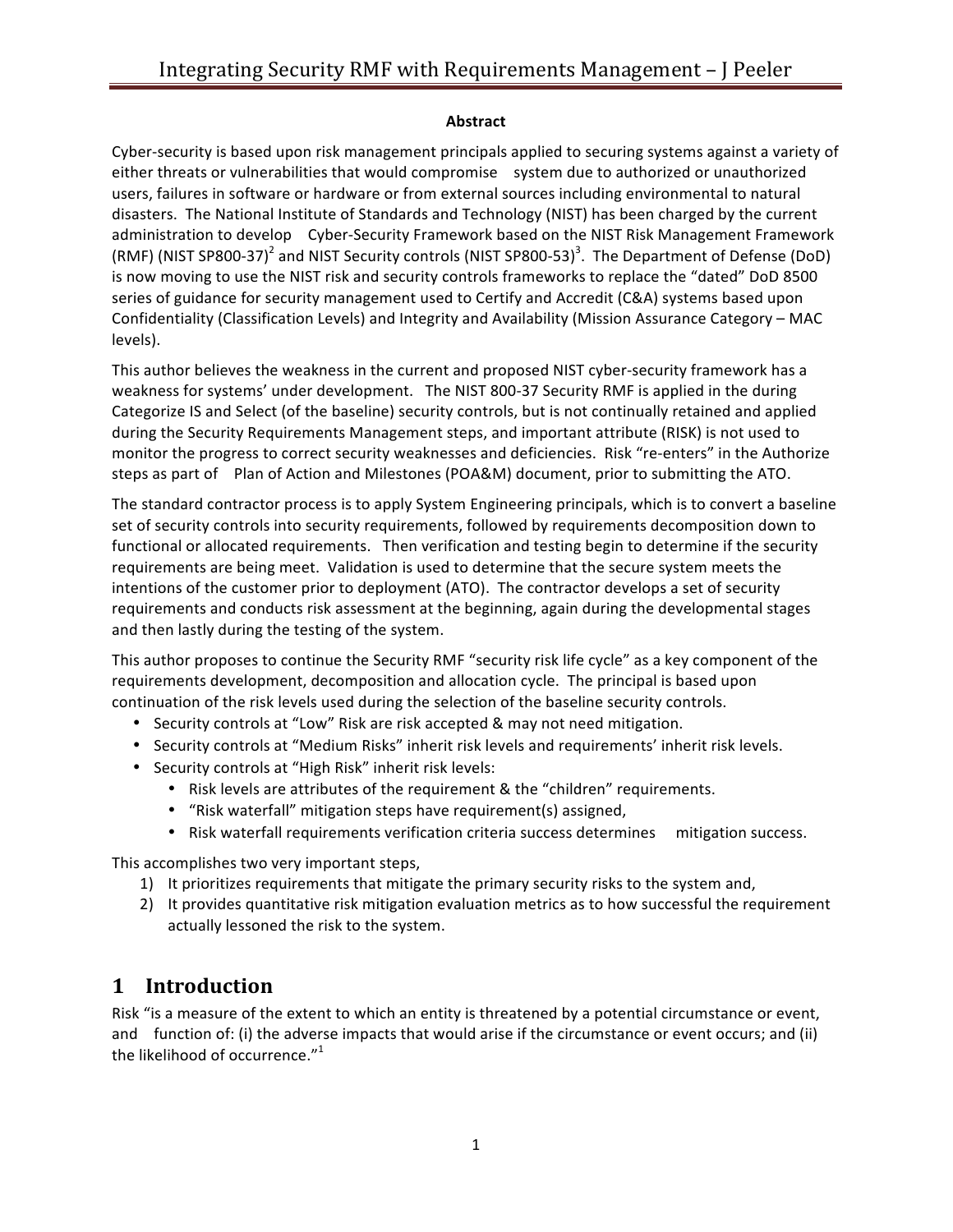NIST Risks Management Framework (RMF) (Figure  $1$ )<sup>1</sup> shows the first two steps (Categorize IS and Select Security Controls) to apply risk processes to the selection of security controls "as needed based on risk assessment".<sup>1</sup>



Figure 1 NIST Risk Management Framework (RMF) $<sup>1</sup>$ </sup>

The NIST (NIST SP800-37) guidelines are now expanding beyond the "DoD" and are recognized as an import risk assessment for other industries, large businesses and others to use. NIST has recognized that "it is imperative that leaders at all levels of an organization understand their responsibilities for achieving adequate information security and for managing information system-related security risks"<sup>1</sup> and that is why standards like NIST, ISO, COBIT and others are being developed.

#### **1.1 Extending th Ris Assessment process into Requirements Management**

believe a process can be developed to bridge a gap between using the new NIST Cyber-Security Framework (NIST SP800-37 R1 Risk Management Framework) and the NIST Security controls (NIST SP800-53).

The process starts with the NIST processes  $(1 & 2)$  below:

- 1. Develop the risk assessment for likelihood  $(L)$  & consequences  $(C)$  and determine the types of risks the business, enterprise or program will need to address.
- 2. Develop a set of Security Controls for each risk in the risk assessment matrix. Each risk has one or more associated Security Controls that when implemented will mitigate the risk to an acceptable level.

Second, each requirement is decomposed following a typical "INCOSE V" of requirements management decomposition:

- 3. Each "High" or "Medium" risk has its' corresponding Security Control(s), and those control(s) decomposes into security requirements.
- 4. Security requirements are decomposed into derived and functional requirements.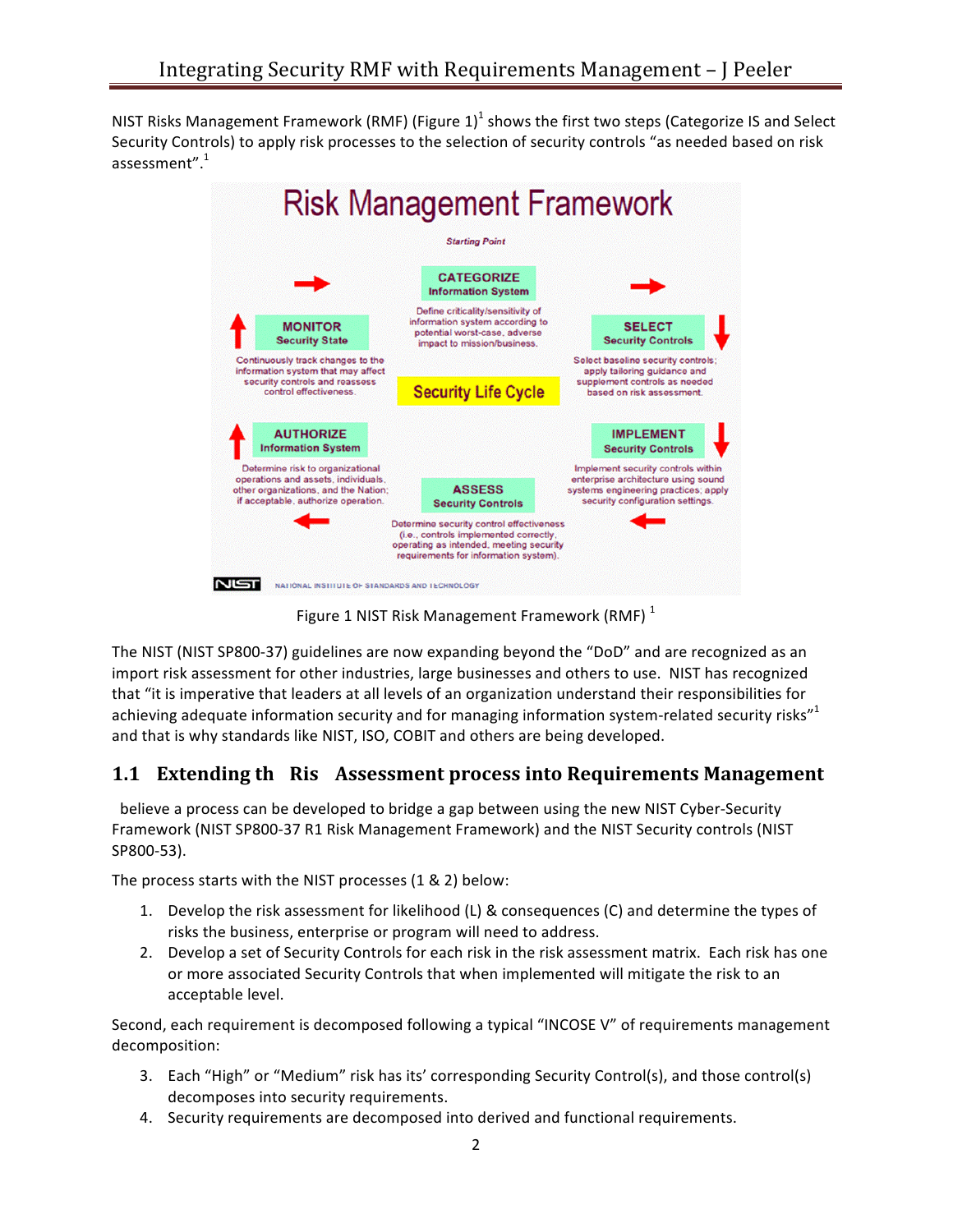Last, extend the risk "Security Life Cycle" (Figure 1) process where each security related requirement inherits the Security Control's risk value as an attribute keeping the risk and requirements management life-cycle synchronized:

- 5. Require mitigation waterfall to mitigate every "High" security risk (start the POA&M tracking process at initial requirements generation).
- 6. For "High" security risks, risk waterfall must be developed, and set of mitigation weightings for each "step" in the risk mitigation waterfall must be assigned. Functional requirement(s) are assigned to each step in the "High" risk "waterfall" mitigation activity.
- 7. Requirements verification must address how the methods and criteria will mitigate the security risk (High or Medium), and what the "L & C" value will be reduced *To* before the requirements verification can be successful.
- 8. Successful completion of mitigation step provides a quantitative value that can assess how the security risk reduction is progressing.

**Risk Assessment Risk Assessments become** Categorize **Requirement attributes** M Select **Requirements Allocation** Controls **Requirements Attributes** M Requirements **Derived** Requirement Derived Reauirement **Risk Mitigation** Functional "Waterfall" <u>Reauirements</u> Functional Requirements

Figure 2 is an illustration of steps 1-8.

Figure 2 Risk - Requirement Management integration

Both of steps & inherit a quality approach because:

- matrix of the "weights" of a normalized set of "L&C" values assigned to all Medium to High risks will form a quality index as to how the program is both progressing over time and how much "security risk" is left at any point in time.
- The risk manager and the team that evaluates and accepts the step in the risk mitigation are independent (i.e. a Quality Management function). Each step is also analyzed and accepted by a member of program or executive management who must accept the overall risk level at the end of the program.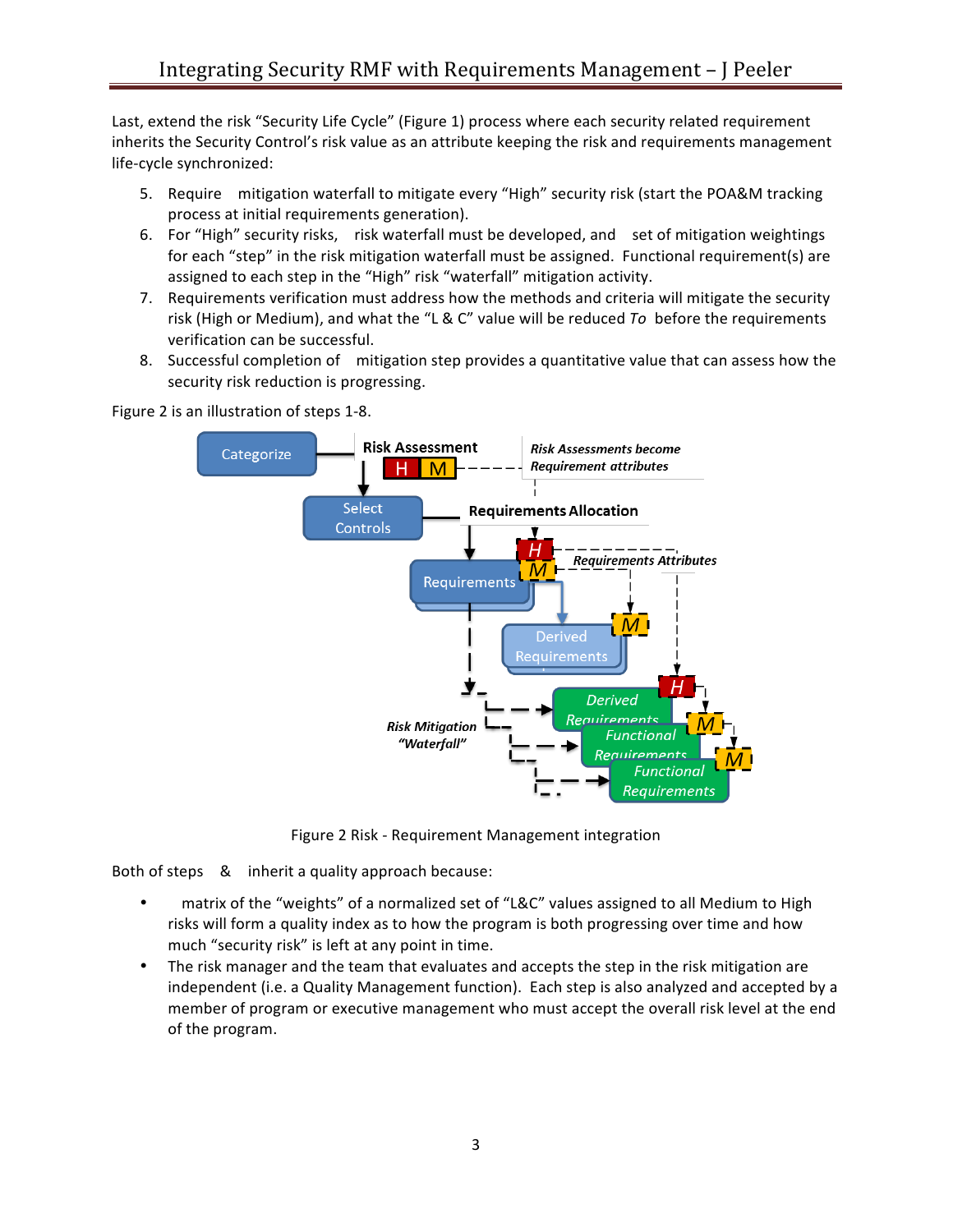# **2 Candidate Security Assessment Groups**

have developed a candidate examples using the Verizon Data Breach Investigation Report (DBIR)<sup>4</sup> and "Military, NASA other agencies hit in series of attacks"<sup>7</sup> about UK Hacker as my sources:

### **2.1 Larg Business Espionage Example**

This example comes from an article where prosecutors have charged a U.K. hacker in connection with a year-long series of attacks on U.S. government and other networks that resulted in the theft of the personal information of government employees and massive amounts of other sensitive data, causing damages in the millions of dollars. The co-conspirators exploited weaknesses in Structured Query Language (SQL) databases and Adobe ColdFusion Web application, breaching thousands of computer systems in networks run by Army, U.S. Missile Defense Agency, Environmental Protection Agency and NASA. They used automated scanners to look for vulnerabilities among large array of IP addresses. They would then use SQL injection attacks, exploit ColdFusion exploits and other tactics to gain access, and plant shells or backdoors on the networks so they could return.<sup>7</sup> The following Table 1 is a partial history of the attacks:<sup>7</sup>

| <b>Date</b>      | Organization                                                  | Type of attack | Data involved                                                    |
|------------------|---------------------------------------------------------------|----------------|------------------------------------------------------------------|
| Oct. 2012        | Army Corps - Engineer Research &<br><b>Development Center</b> | ColdFusion     | Demolition and disposal of<br>military facilities                |
| Oct. 2012        | Army Corps                                                    | ColdFusion     | Natural resource<br>management                                   |
| Oct. 2012        | U.S. Army, Network Enterprise Command                         | SQL injection  | PII $(> 1,000$ individuals)                                      |
| Oct. 2012        | U.S. Army — Army Contracting<br>command, Redstone Arsenal     | SQL injection  | Nonpublic competitive<br>acquisition bid data and<br>attachments |
| Oct. 2012        | U.S. military - Plans and Analysis<br>Integration Office      | ColdFusion     | Defense program budget<br>data                                   |
| Oct. 2012        | U.S. DoD - Missile Defense Agency                             | ColdFusion     | PII $(> 4,000$ individuals)                                      |
| Dec. 23.<br>2012 | Army Corps - Engineer Research &<br><b>Development Center</b> | ColdFusion     | Not specified in indictment                                      |
| Jan. 11, 2013    | U.S. Army War College                                         | ColdFusion     | Not specified in indictment                                      |
| July 10, 2013    | <b>NASA</b>                                                   | ColdFusion     | PII of NASA employees                                            |
| Jan. 3, 2013     | EPA - Federal Facilities Compliance<br>Assistance Center      | ColdFusion     | Non-PII personnel data                                           |

Table 1 Espionage - Data Breach example

The "Security Controls"

- 1. Defense in Depth: DMZ, intra-nets, IDS, Server isolation, un-used ports, protocols and services (PPS) USB disabled.
	- NDA, MOA with Supply Chain; and the supply chain is change board and configuration managed.
	- STIG testing, assume penetration has occurred, now in continuous monitoring and detect & react times for anomalies.
		- • STIG test includes Registry & RAM for C2.
- 2. Audit Logs: review and look for changes. Also, protect against malicious activity and "ransom ware" by using separate archive for both backups and for audit logs.
- 3. Real-Time monitor for large file transfer & VPN traffic, especially in off-hours. Implement time and privilege user times.
	- AV updated (daily), patched weekly, Firewalls patched weekly.
	- • SEA&T: training, awareness & education.
		- Includes email phishing, social media.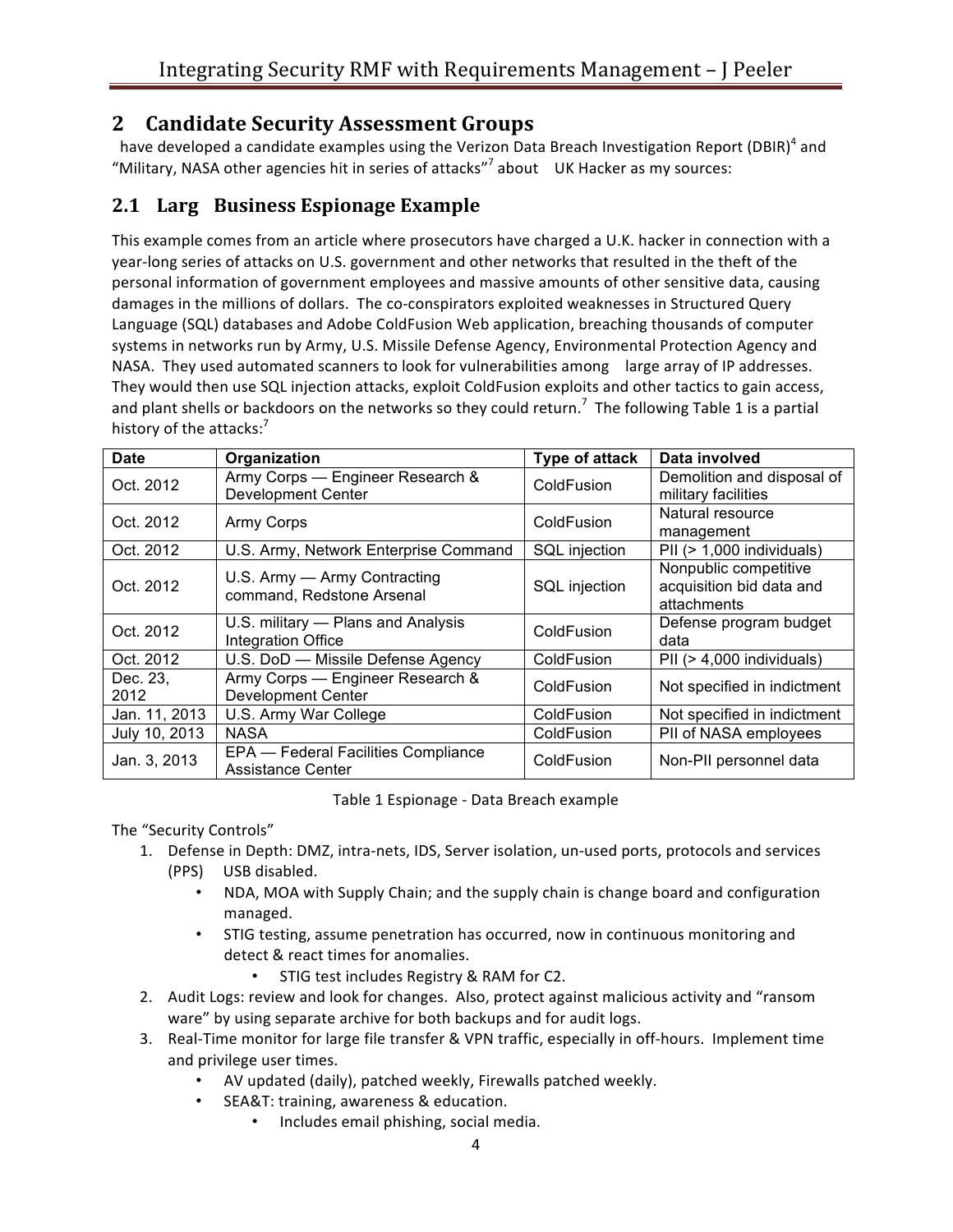Anti-virus o BYOD, data-at-rest (DAR) policy, Cloud policy (where data is being stored is as important as to what the confidentiality level of the data is.

## **3 Summary**

# **3.1 Metrics and Quality driven NIST Security RMF**

Using NIST SP800-37 risk management processes and the draft Framework (Figure 2 to select the NIST SP800-53 security controls and apply a weighted normalized assessment to each control (Figure 3):



Figure 3 Normalized / Weighted set of RMF attributes per Requirement

### **3.2 Requirements Management**

Security control are converted to security requirements, and those requirements are decomposed and flowed down to a functional level that addresses the security of the system, behavior and components of the system to be approved.

- 1. Assign at least one security requirement per (risk waterfall) step.
- 2. Requirements verification success mitigates the risk to a lower (L or C) value.

#### **3.2.1 Risk Weightings**

Using a Pough diagram, calculate the weights for Risk Management Security Controls that first mitigate Likelihoods (L) and then mitigate Consequences (C) assigning weights to the "Risk Waterfall".

- 1. Requirement validation is the only way to demonstrate and document successful risk mitigation steps.
- 2. Weights and Normalization provide: 1) priorities, 2) a repeatable and quantitative risk reduction process and collection process for security (risk tracking) processes (POA&M), (Figure 4).